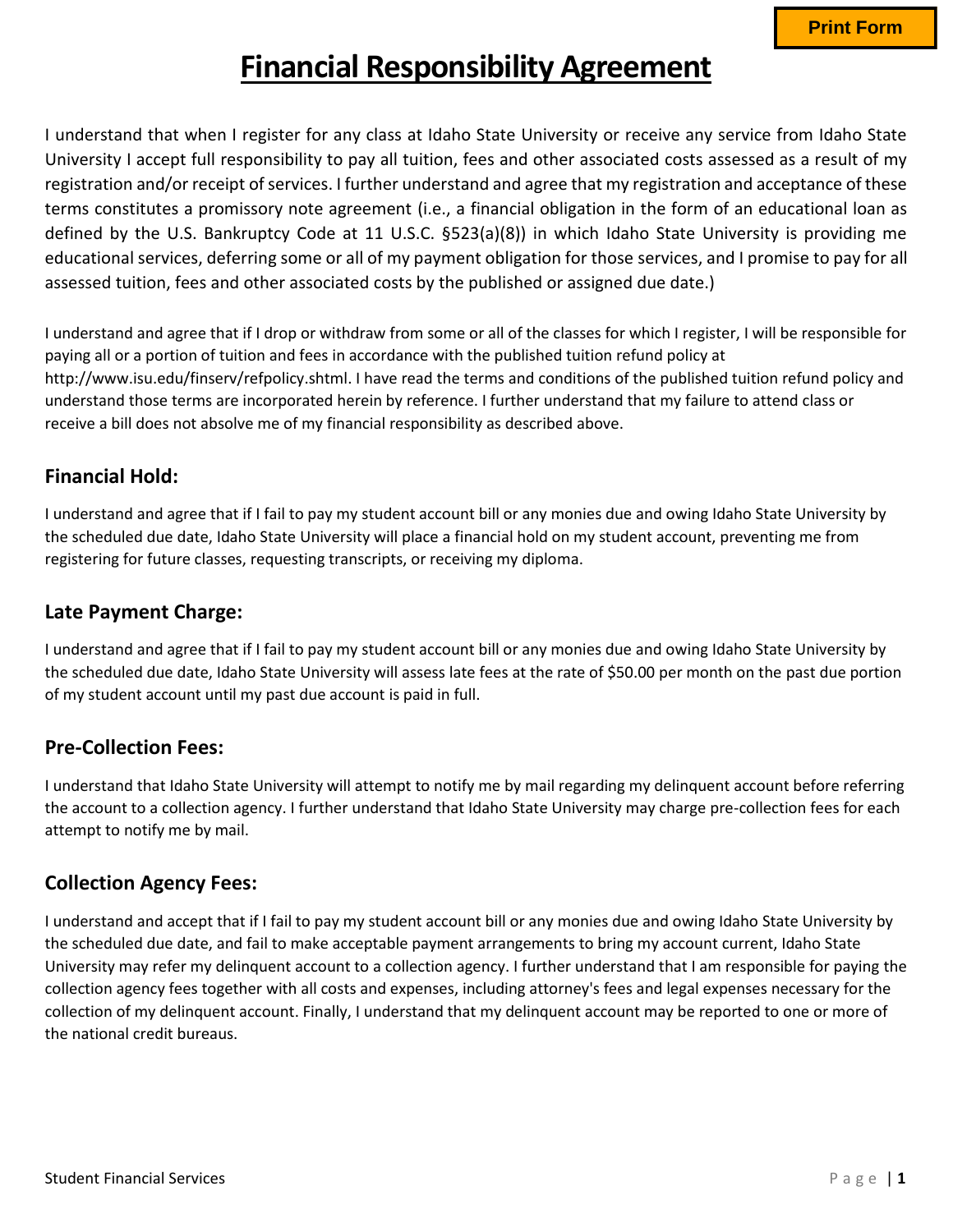## **Method of Communication:**

I understand and agree that Idaho State University uses e-mail as an official method of communication with me, and that therefore I am responsible for reading the e-mails I receive from Idaho State University on a timely basis.

#### **Contact:**

I authorize Idaho State University (and its agents and contractors to contact me at my current and any future cellular phone number(s), email address(es) or wireless device(s) regarding my delinquent student account(s)/loan(s), any other debt I owe to Idaho State University, or to receive general information from Idaho State University. I authorize Idaho State University and its agents and contractors to use automated telephone dialing equipment, artificial or pre-recorded voice or text messages, and personal calls and emails, in their efforts to contact me.

## **Updating Contact Information:**

I understand and agree that I am responsible for keeping Idaho State University records up to date with my current physical addresses, email addresses, and phone numbers. Upon leaving Idaho State University for any reason, it is my responsibility to provide Idaho State University with updated contact information for purposes of continued communication regarding any amounts that remain due and owing to Idaho State University.

#### **Federal Aid:**

I understand that my Financial Aid Award is contingent upon my continued enrollment and attendance in each class upon which my financial aid eligibility was calculated. If I drop any class before completion, I understand that my financial aid eligibility may decrease and some or all of the financial aid awarded to me may be revoked.

If some or all of my financial aid is revoked because I dropped or failed to attend class, I agree to repay all revoked aid that was disbursed to my account and resulted in a credit balance that was refunded to me.

I understand that any federal Title IV financial aid that I receive, except for Federal Work Study wages, will first be applied to any outstanding balance on my account for tuition, fees, room and board. Title IV financial aid includes aid from the Pell Grant, Supplemental Educational Opportunity Grant (SEOG), Direct Loan, PLUS Loan, Perkins Loan, and TEACH Grant programs.

#### **Billing:**

I understand that Idaho State University uses electronic billing (e-bill) as its official billing method, and therefore I am responsible for viewing and paying my student account e-bill by the scheduled due date. I further understand that failure to review my e-bill does not constitute a valid reason for not paying my bill on time. I understand that administrative, clerical or technical billing errors do not absolve me of my financial responsibility to pay the correct amount of tuition, fees and other associated financial obligations assessed as a result of my registration at Idaho State University.

## **RETURNED PAYMENTS/FAILED PAYMENT AGREEMENTS**

If a payment made to my student account is returned by the bank for any reason, I agree to repay the original amount of the payment plus a returned payment fee of \$35.00. I understand that multiple returned payments and/or failure to comply with the terms of any payment plan or agreement I sign with Idaho State University will result in my account being referred to a collection agency, late fees, and registration holds.